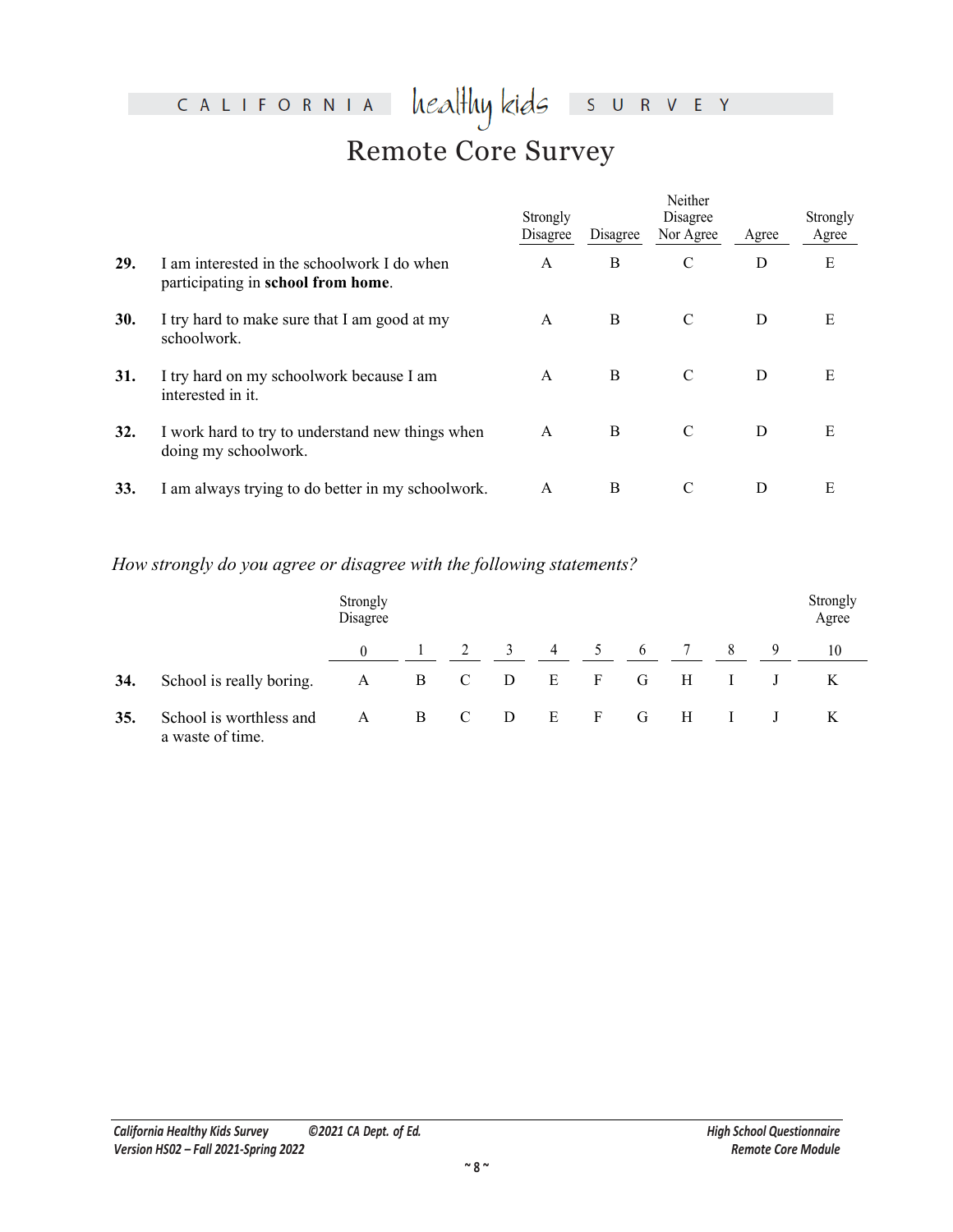heal<del>l</del>luy kids CALIFORNIA

S U R V E Y

## Remote Core Survey

### **Please mark on your answer sheet how TRUE you feel each of the following statements is about your SCHOOL.**

|     | statements is about your SCHOOL.                                                                   |                    |                      |                            | o                 |
|-----|----------------------------------------------------------------------------------------------------|--------------------|----------------------|----------------------------|-------------------|
|     | There is a teacher or some other adult from my school                                              |                    |                      |                            |                   |
|     |                                                                                                    | Not At<br>All True | A Little<br>True     | <b>Pretty Much</b><br>True | Very Much<br>True |
| 36. | who really cares about me.                                                                         | $\mathbf{A}$       | B                    | $\mathcal{C}$              | $\mathbf D$       |
| 37. | who tells me when I do a good job.                                                                 |                    | $\bf{B}$             | $\mathcal{C}$              | D                 |
| 38. | who provides me with interesting activities to do<br>while I am participating in school from home. | А                  | $\, {\bf B}$         | $\mathbf C$                | $\mathbf D$       |
| 39. | who notices when I'm not there.                                                                    | А                  | B                    | $\mathcal{C}$              | D                 |
| 40. | who always wants me to do my best.                                                                 | $\mathbf{A}$       | $\overline{B}$       | $\overline{C}$             | D                 |
| 41. | who checks on how I am feeling.                                                                    | $\mathbf{A}$       | $\overline{B}$       | $\mathcal{C}$              | $\mathbf D$       |
| 42. | who listens to me when I have something to say.                                                    | А                  | $\mathbf B$          | $\mathcal{C}$              | D                 |
| 43. | who believes that I will be a success.                                                             | $\overline{A}$     | $\, {\bf B}$         | $\mathcal{C}$              | D                 |
|     | When I participate in school,                                                                      | Not At             | A Little             | Pretty Much                | Very Much         |
| 44. |                                                                                                    | All True           | True<br>$\, {\bf B}$ | True<br>$\mathbf C$        | True<br>D         |
|     | I do interesting activities.                                                                       | $\mathbf{A}$       |                      |                            |                   |
| 45. | I help decide things like class activities or rules.                                               | A                  | $\bf{B}$             | $\mathcal{C}$              | D                 |
| 46. | I do things that make a difference.                                                                | A                  | $\bf{B}$             | $\mathbf C$                | D                 |
| 47. | I have a say in how things work.                                                                   | A                  | $\bf{B}$             | $\mathbf C$                | D                 |
| 48. | I help decide school activities or rules.                                                          | A                  | $\, {\bf B}$         | $\mathcal{C}$              | $\mathbf D$       |

|     |                                                      | Not At<br>All True | A Little<br>True | Pretty Much<br>True | Very Much<br>True |
|-----|------------------------------------------------------|--------------------|------------------|---------------------|-------------------|
| 44. | I do interesting activities.                         | А                  | B                | C                   | D                 |
| 45. | I help decide things like class activities or rules. | A                  | В                |                     | D                 |
| 46. | I do things that make a difference.                  | A                  | B                |                     | D                 |
| 47. | Thave a say in how things work.                      | A                  | B                | C                   | D                 |
| 48. | I help decide school activities or rules.            | A                  | B                |                     | D                 |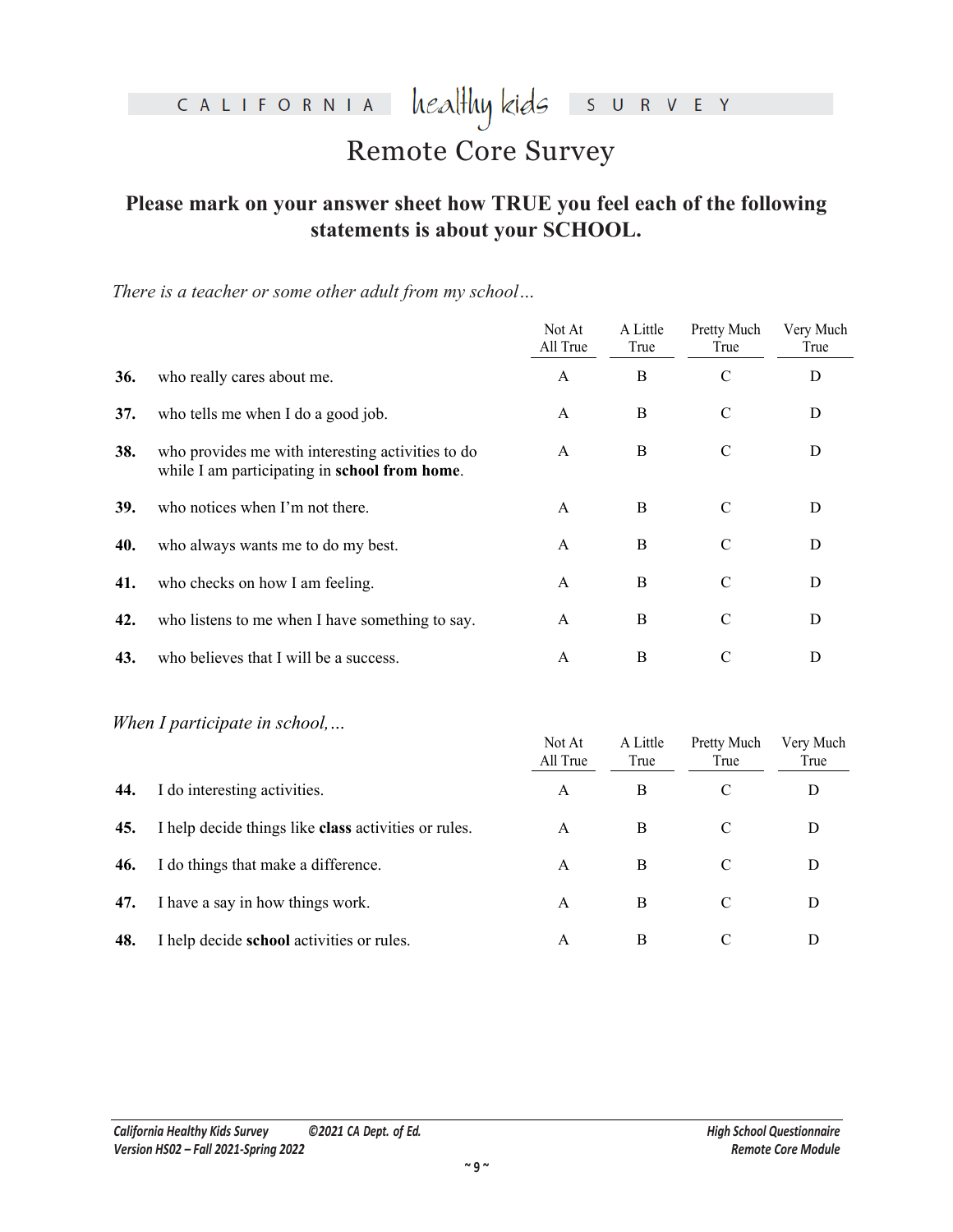### healthy kids CALIFORNIA

## Remote Core Survey

**The next questions ask about the use of alcohol, tobacco, marijuana, and other drugs, including pills or medications, to get "high" or for reasons other than medical, as ordered or prescribed by a doctor.**

## **Keep the following definitions in mind:**

- **• One drink of ALCOHOL**, or alcoholic drink (beverage), means one regular size can/bottle of beer or wine cooler, one glass of wine, one mixed drink, or one shot glass of liquor.
- **•** Questions about alcohol do **not** include drinking a few sips of wine for religious purposes.
- **• DRUG** means any substance other than alcohol or tobacco, including pills and medications, used to get "high" ("loaded," "stoned," or "wasted") or for purposes other than prescribed by a doctor.
- other drugs, including pills or medications, to get "high" or for reasons<br>other than medical, as ordered or prescribed by a doctor.<br>Keep the following definitions in mind:<br>One drink of ALCOHOL<sub>2</sub> or alcoholic drink (bevera Internation of include drinking a few sips of wine for religiour any substance other than alcohol or tobacco, including pills and sead to get "high" ("loaded," "stoned," or "wasted") or for purposeribed by a doctor.<br>APE PR **• VAPES or VAPE PRODUCTS**: Electronic devices like vape pens, e-cigarettes, ehookah, hookah pens, e-vaporizers, tanks, pods, or mods used to inhale a vapor. Can be used to vape many things, including nicotine or just flavoring. Popular brands are JUUL, Suorin, SMOK, Zodiac Constellation, and Stiiizy.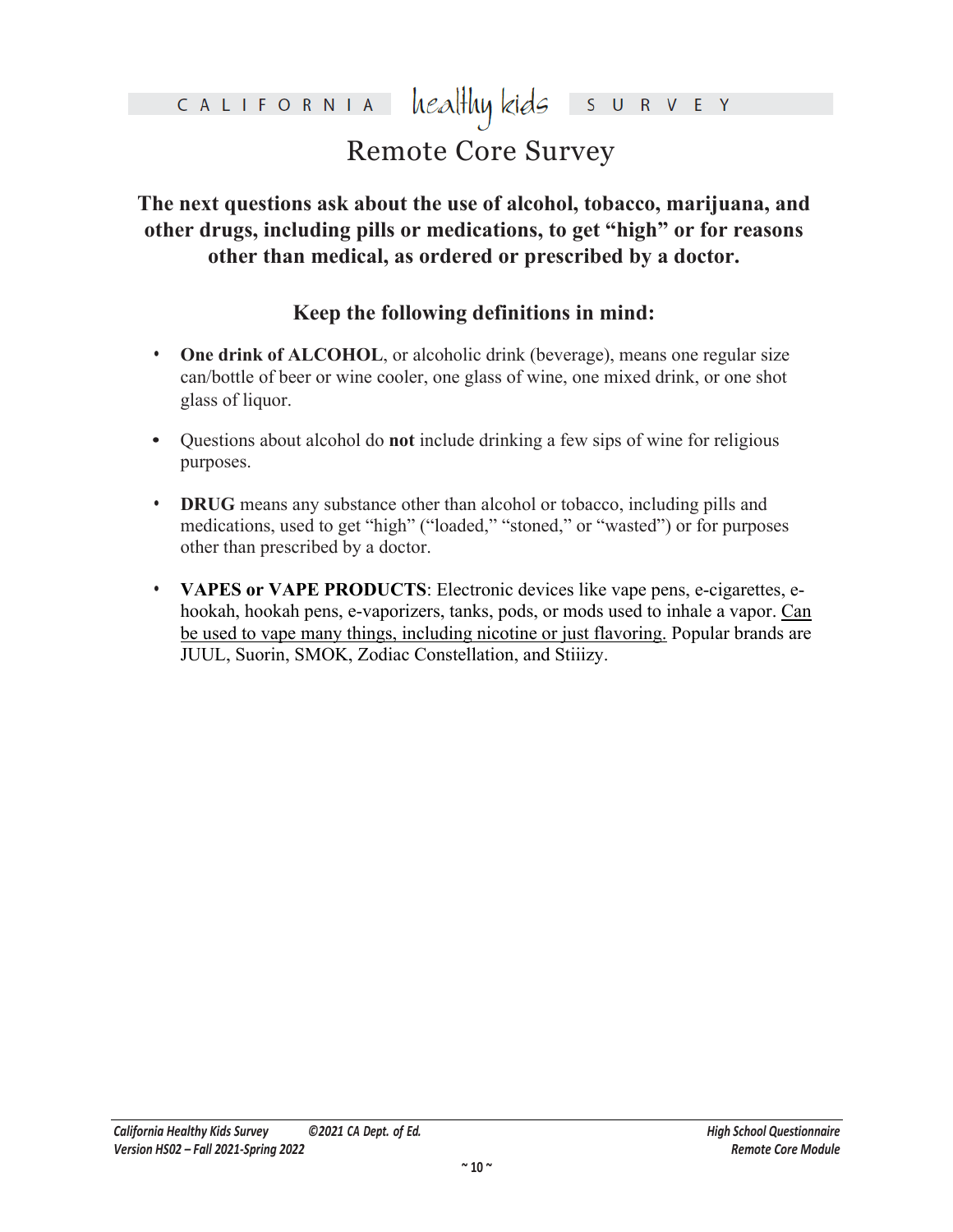## CALIFORNIA

healthykids survey

# Remote Core Survey

*During your life, how many times have you used the following?*

|      |                                                                                                                                  |                   |                  |                         | Number of Times           |                |                           |  |
|------|----------------------------------------------------------------------------------------------------------------------------------|-------------------|------------------|-------------------------|---------------------------|----------------|---------------------------|--|
|      |                                                                                                                                  | $\theta$<br>Times | Time             | $\overline{2}$<br>Times | 3<br>Times                | $4-6$<br>Times | 7 or<br>More<br>Times     |  |
| 49.  | A whole cigarette                                                                                                                | A                 | $\, {\bf B}$     | $\mathcal{C}$           | D                         | Ε              | $\boldsymbol{\mathrm{F}}$ |  |
| 50.  | Smokeless tobacco (dip, chew, or snuff)                                                                                          | A                 | $\mathbf B$      | $\mathsf C$             | $\mathbf{D}_{\mathbf{p}}$ | E              | $\boldsymbol{\mathrm{F}}$ |  |
| 51.  | Vape products                                                                                                                    | A                 | $\, {\bf B}$     |                         | D                         | ${\bf E}$      | $\boldsymbol{\mathrm{F}}$ |  |
|      | $[ASKED IF Q51 = B, C, D, E, or F]$                                                                                              |                   |                  |                         |                           |                |                           |  |
| 51.A | Vaped tobacco or nicotine                                                                                                        | А                 | $\overline{B}$   |                         | D                         | ${\bf E}$      | $\boldsymbol{\mathrm{F}}$ |  |
| 51.B | Vaped marijuana or THC                                                                                                           | $\Delta$          | $\mathbf{B}$     | $\mathcal{C}$           | D                         | E              | ${\bf F}$                 |  |
| 51.C | Vaped other product                                                                                                              | $\mathbf{A}$      | $\, {\bf B}$     | $\mathcal{C}$           | D                         | E              | $\mathbf{F}$              |  |
| 52.  | One full drink of alcohol (such as a can of<br>beer, glass of wine, wine cooler, or shot of<br>liquor)                           | A                 | B                | $\overline{C}$          | $\mathbf D$               | ${\bf E}$      | $\mathbf F$               |  |
| 53.  | Marijuana (smoke, vape, eat, or drink)                                                                                           | $\mathbf{A}$      | $\mathbf B$      | $\mathcal{C}$           | $\mathbf D$               | Ε              | $\mathbf{F}$              |  |
| 54.  | Inhalants (things you sniff, huff, or breathe to<br>get "high" such as glue, paint, aerosol sprays,<br>gasoline, poppers, gases) | $\mathbf{A}$      | $\, {\bf B}$     | $\mathcal{C}$           | D                         | E              | $\mathbf F$               |  |
| 55.  | Cocaine, methamphetamine, or any<br>amphetamines (meth, speed, crystal, crank,<br>ice)                                           | A                 | $\mathbf B$      | $\mathcal{C}$           | $\mathbf D$               | $\mathbf E$    | $\boldsymbol{\mathrm{F}}$ |  |
| 56.  | Relevan                                                                                                                          | A                 | $\mathbf B$      | $\mathcal{C}$           | $\mathbf D$               | E              | F                         |  |
| 57.  | Ecstasy, LSD, or other psychedelics (acid,<br>mescaline, peyote, mushrooms)                                                      | A                 | B                | $\mathcal{C}$           | $\mathbf D$               | E              | F                         |  |
| 58.  | <b>Prescription pain medication (Vicodin,</b><br>OxyContin, Percodan, Fentanyl)                                                  | A                 | B                | $\mathcal{C}$           | D                         | E              | F                         |  |
| 59.  | Cold/cough medicines or other over-the-<br>counter medicines to get "high"                                                       | A                 | $\, {\bf B}$     | ${\bf C}$               | $\mathbf D$               | $\mathbf E$    | $\mathbf F$               |  |
| 60.  | Any other drug, pill, or medicine to get<br>"high" or for reasons other than medical                                             | A                 | $\boldsymbol{B}$ | $\mathbf C$             | $\mathbf D$               | E              | $\boldsymbol{F}$          |  |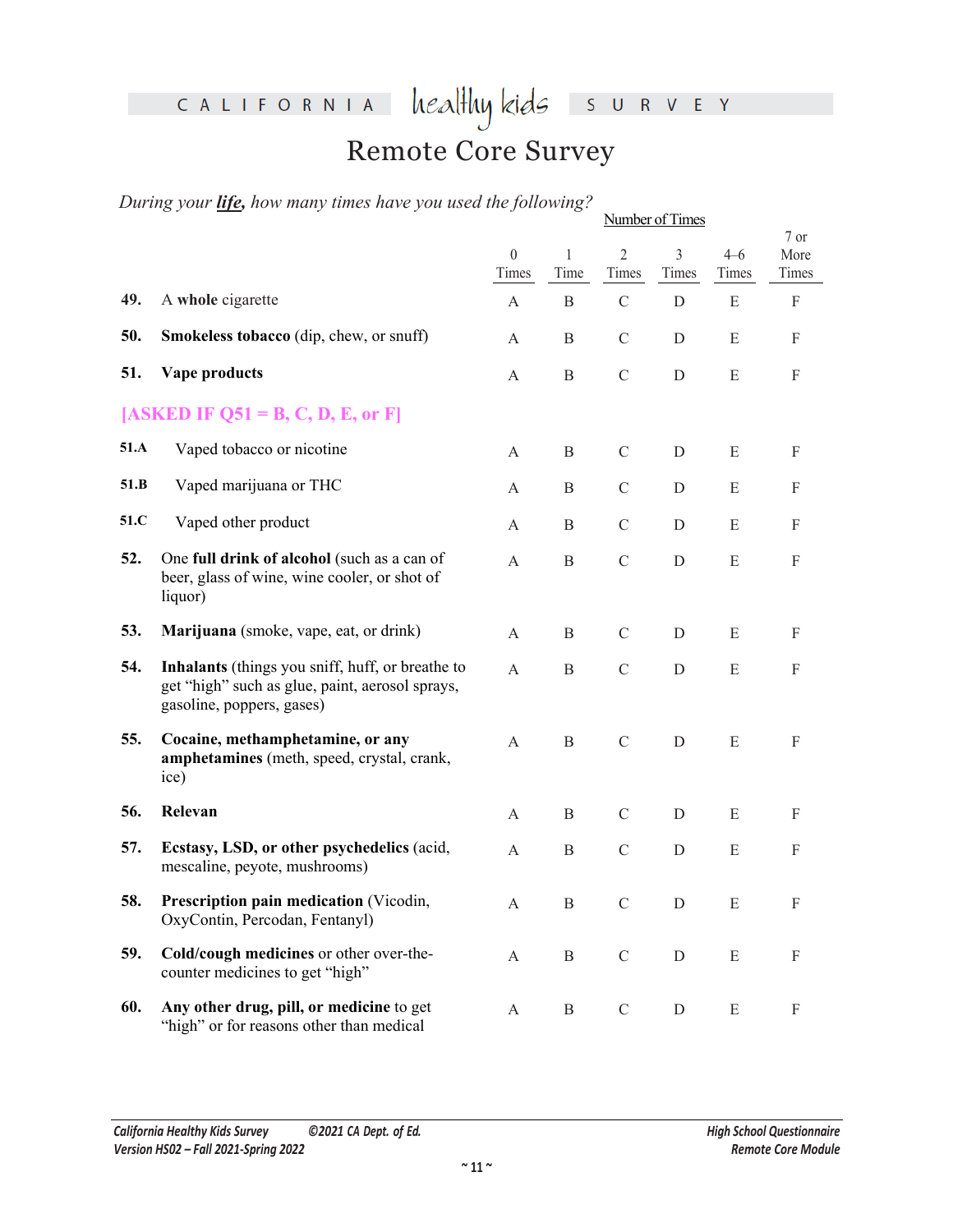### healthy kids CALIFORNIA

## Remote Core Survey

 $\mathsf{S}$ 

U

R V E Y

*During your life, how many times have you been…* 

|     |                                                            |          |      |       | Number of Times |         |       |
|-----|------------------------------------------------------------|----------|------|-------|-----------------|---------|-------|
|     |                                                            |          |      |       |                 |         | 7 or  |
|     |                                                            | $\theta$ |      |       |                 | $4 - 6$ | More  |
|     |                                                            | Times    | Time | Times | Times           | Times   | Times |
| 61. | very drunk or sick after drinking alcohol?                 | A        | B    |       |                 | E       |       |
| 62. | "high" (loaded, stoned, or wasted) from using<br>drugs?    | A        | B    |       |                 | E       | F     |
| 63. | drunk on alcohol or "high" on drugs on school<br>property? | А        | В    |       |                 | E       | F     |

### **[APPLICABLE FOR LIFETIME MARIJUANA USERS ONLY – Ask of students who reported ever using marijuana [IF Q53 = B, C, D, E, or**

|            |                                                                                                                                                                                                                                           |                          |                      |                         | Number of Times       |                  |                           |
|------------|-------------------------------------------------------------------------------------------------------------------------------------------------------------------------------------------------------------------------------------------|--------------------------|----------------------|-------------------------|-----------------------|------------------|---------------------------|
|            |                                                                                                                                                                                                                                           | $\overline{0}$           | 1                    | 2                       | 3                     | $4-6$            | 7 or<br>More              |
|            |                                                                                                                                                                                                                                           | Times                    | Time                 | Times                   | Times                 | Times            | Times                     |
| 61.        | very drunk or sick after drinking alcohol?                                                                                                                                                                                                | A                        | $\, {\bf B}$         | $\mathcal{C}$           | D                     | E                | $\mathbf F$               |
| 62.        | "high" (loaded, stoned, or wasted) from using<br>drugs?                                                                                                                                                                                   | A                        | $\mathbf B$          | $\mathcal{C}$           | $\mathbf{D}_\text{c}$ | È                | $\mathbf F$               |
| 63.        | drunk on alcohol or "high" on drugs on school<br>property?                                                                                                                                                                                | A                        | $\, {\bf B}$         |                         | D                     | ${\bf E}$        | $\mathbf F$               |
|            | <b>[APPLICABLE FOR LIFETIME MARIJUANA USERS ONLY - Ask of students who</b><br>reported ever using marijuana [IF $Q53 = B, C, D, E$ , or<br>During your <i>life</i> , how many times have you used marijuana in any of the following ways: |                          |                      |                         |                       |                  |                           |
|            |                                                                                                                                                                                                                                           |                          |                      |                         | Number of Times       |                  |                           |
|            |                                                                                                                                                                                                                                           | 0<br>Times               | $\mathbf{1}$<br>Time | $\overline{2}$<br>Times | 3<br>Times            | $4 - 6$<br>Times | 7 or<br>More<br>Times     |
| 64.        | Smoke it?                                                                                                                                                                                                                                 | $\mathbf{A}$             | $\, {\bf B}$         | $\mathcal{C}$           | $\mathbf D$           | ${\bf E}$        | $\mathbf F$               |
| 65.        | In a vaping device (vape pens, mods, or<br>portable vaporizers)?                                                                                                                                                                          | $\mathbf{A}$             | $\overline{B}$       | $\mathcal{C}$           | $\mathbf D$           | E                | $\rm F$                   |
| 66.        | Eat or drink it in products made with<br>marijuana?                                                                                                                                                                                       | $\mathbf{A}$             | $\bf{B}$             | $\mathbf C$             | $\mathbf D$           | E                | $\mathbf{F}$              |
|            | During the past 30 days, on how many days did you use                                                                                                                                                                                     |                          |                      |                         |                       |                  |                           |
|            |                                                                                                                                                                                                                                           | $\boldsymbol{0}$<br>Days | $\mathbf{1}$<br>Day  | $\overline{2}$<br>Days  | $3-9$<br>Days         | $10-19$<br>Days  | $20 - 30$<br>Days         |
| 67.        | cigarettes?                                                                                                                                                                                                                               | A                        | B                    | $\mathcal{C}$           | D                     | E                | $\boldsymbol{\mathrm{F}}$ |
| 68.        | smokeless tobacco (dip, chew, or snuff)?                                                                                                                                                                                                  | А                        | $\mathbf B$          | $\mathcal{C}$           | D                     | E                | F                         |
| $\epsilon$ |                                                                                                                                                                                                                                           | $\lambda$                | <sub>D</sub>         | $\curvearrowright$      | $\mathbf{D}$          | г.               | $\Gamma$                  |

|      |                                          | $\theta$<br>Days | Day | $\mathfrak{D}$<br>Days | $3-9$<br>Days | 10-19<br>Days | $20 - 30$<br>Days         |
|------|------------------------------------------|------------------|-----|------------------------|---------------|---------------|---------------------------|
| 67.  | cigarettes?                              | A                | B   | $\mathcal{C}$          | D             | E             | $\boldsymbol{\mathrm{F}}$ |
| 68.  | smokeless tobacco (dip, chew, or snuff)? | A                | B   | $\mathcal{C}$          | D             | E             | F                         |
| 69.  | vape products?                           | A                | B   | $\mathcal{C}$          | D             | E             | $\boldsymbol{\mathrm{F}}$ |
|      | [ASKED IF $Q69 = B, C, D, E,$ or F]      |                  |     |                        |               |               |                           |
| 69.A | Vaped tobacco or nicotine                | A                | B   | C                      | D             | Ε             | F                         |
| 69.B | Vaped marijuana or THC                   | A                | B   | $\mathcal{C}$          | D             | E             | F                         |
| 69.C | Vaped other product                      | A                | B   | $\mathcal{C}$          | D             | E             | F                         |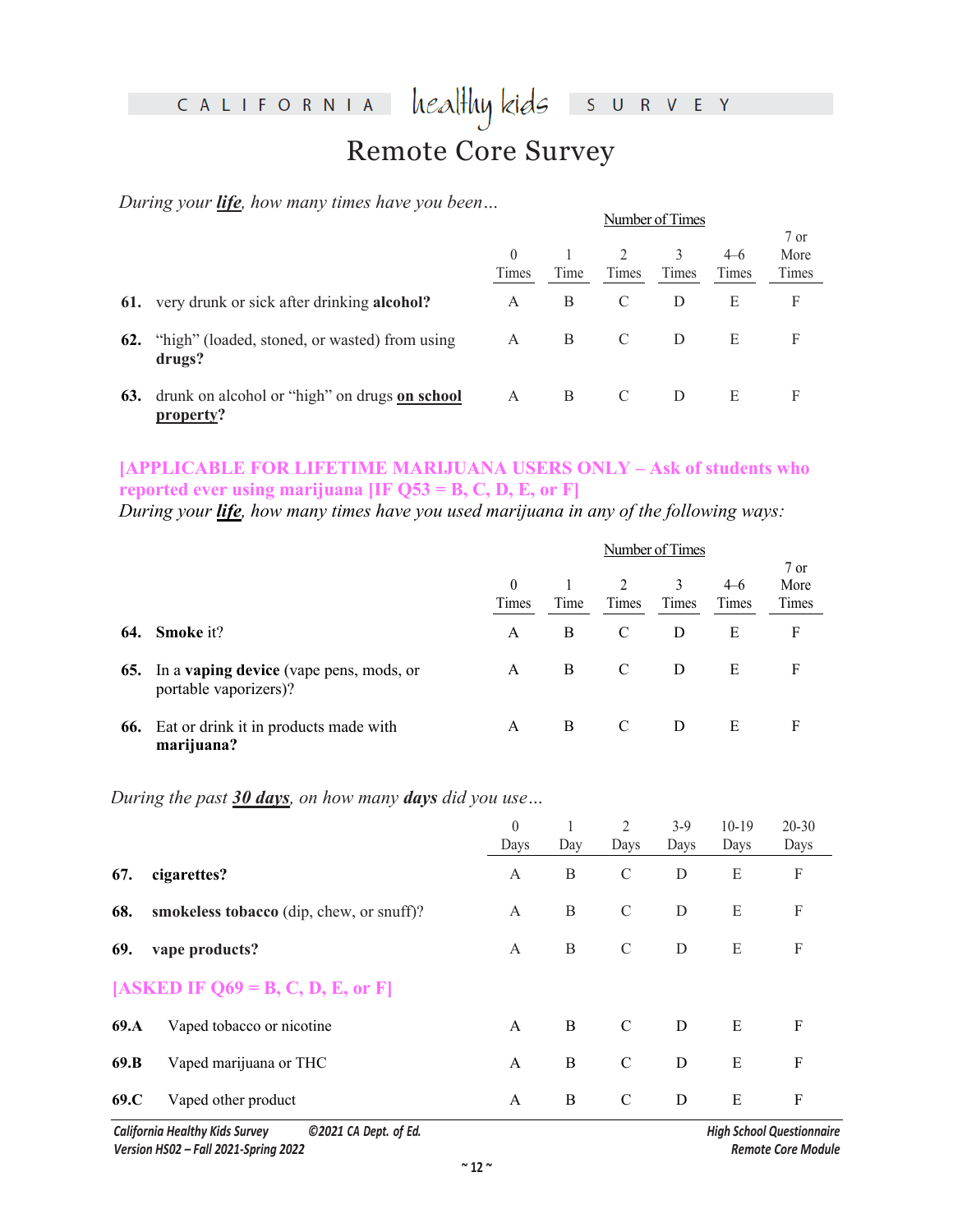CALIFORNIA

healthy kids  $\mathsf{S}$  $\cup$ 

R V E Y

## Remote Core Survey

*During the past 30 days, on how many days did you use…*

|     |                                                                                                              | $\theta$<br>Days | 1<br>Day       | $\overline{2}$<br>Days | $3-9$<br>Days  | $10-19$<br>Days       | $20 - 30$<br>Days |
|-----|--------------------------------------------------------------------------------------------------------------|------------------|----------------|------------------------|----------------|-----------------------|-------------------|
| 70. | one or more drinks of alcohol?                                                                               | $\mathbf{A}$     | B              | $\mathcal{C}$          | D              | ${\bf E}$             | F                 |
| 71. | five or more drinks of alcohol in a row,<br>that is, within a couple of hours?                               | $\mathbf{A}$     | $\mathbf B$    | $\mathcal{C}$          | $\mathbf D$    | E.                    | $\rm F$           |
| 72. | marijuana (smoke, vape, eat, or drink)?                                                                      | A                | $\, {\bf B}$   |                        | D              | ${\bf E}$             | $\mathbf F$       |
| 73. | inhalants (things you sniff, huff, or breathe to<br>get "high")?                                             | A                | B              | $\mathcal{C}$          | $\mathbf D$    | ${\bf E}$             | $\mathbf F$       |
| 74. | prescription drugs to get "high" or for reasons<br>other than prescribed?                                    | A                | $\mathbf{B}$   | $\overline{C}$         | $\overline{D}$ | ${\bf E}$             | ${\bf F}$         |
| 75. | any other drug, pill, or medicine to get "high" or<br>for reasons other than medical?                        | A                | $\, {\bf B}$   | C                      | $\mathbf D$    | E                     | $\mathbf F$       |
| 76. | two or more substances at the same time (for<br>example, alcohol with marijuana, ecstasy with<br>mushrooms)? | А                | $\overline{B}$ | $\subset$              | $\mathbf D$    | ${\bf E}$             | $\mathbf{F}$      |
|     | How much do people risk harming themselves physically and in other ways when they do the<br>following?       |                  |                |                        |                |                       |                   |
|     |                                                                                                              |                  |                |                        |                | How Much Risk or Harm |                   |
|     |                                                                                                              |                  |                | Great                  | Moderate       | Slight                | None              |
| 77. | Smoke cigarettes occasionally                                                                                |                  | $\mathbf{A}$   |                        | B              | $\mathcal{C}$         | D                 |
| 78. | Smoke 1 or more packs of cigarettes each day                                                                 |                  | $\mathsf{A}$   |                        | $\bf{B}$       | $\mathbf C$           | D                 |
| 79. | Vape tobacco or nicotine occasionally                                                                        |                  | A              |                        | B              | $\mathbf C$           | $\mathbf D$       |
| 80. | Vape tobacco or nicotine several times a day (100 puffs or<br>more)                                          |                  | A              |                        | $\bf{B}$       | $\mathcal{C}$         | ${\bf D}$         |
| 81. | Drink alcohol (beer, wine, liquor) occasionally                                                              |                  | A              |                        | B              | C                     | D                 |

|     |                                                                     |              | How Much Risk or Harm |               |      |
|-----|---------------------------------------------------------------------|--------------|-----------------------|---------------|------|
|     |                                                                     | Great        | Moderate              | Slight        | None |
| 77. | Smoke cigarettes occasionally                                       | $\mathsf{A}$ | B                     | $\mathcal{C}$ | D    |
| 78. | Smoke 1 or more packs of cigarettes each day                        | A            | B                     | $\mathcal{C}$ | D    |
| 79. | Vape tobacco or nicotine occasionally                               | A            | B                     | $\mathcal{C}$ | D    |
| 80. | Vape tobacco or nicotine several times a day (100 puffs or<br>more) | A            | B                     | C             | D    |
| 81. | Drink alcohol (beer, wine, liquor) occasionally                     | A            | B                     | $\mathcal{C}$ | D    |
| 82. | Have five or more drinks of alcohol once or twice a week            | A            | B                     | $\mathcal{C}$ | D    |
| 83. | Use marijuana occasionally (smoke, vape, eat, or drink)             | A            | B                     | $\mathcal{C}$ | D    |
| 84. | Use marijuana daily                                                 | A            | B                     | $\mathcal{C}$ | D    |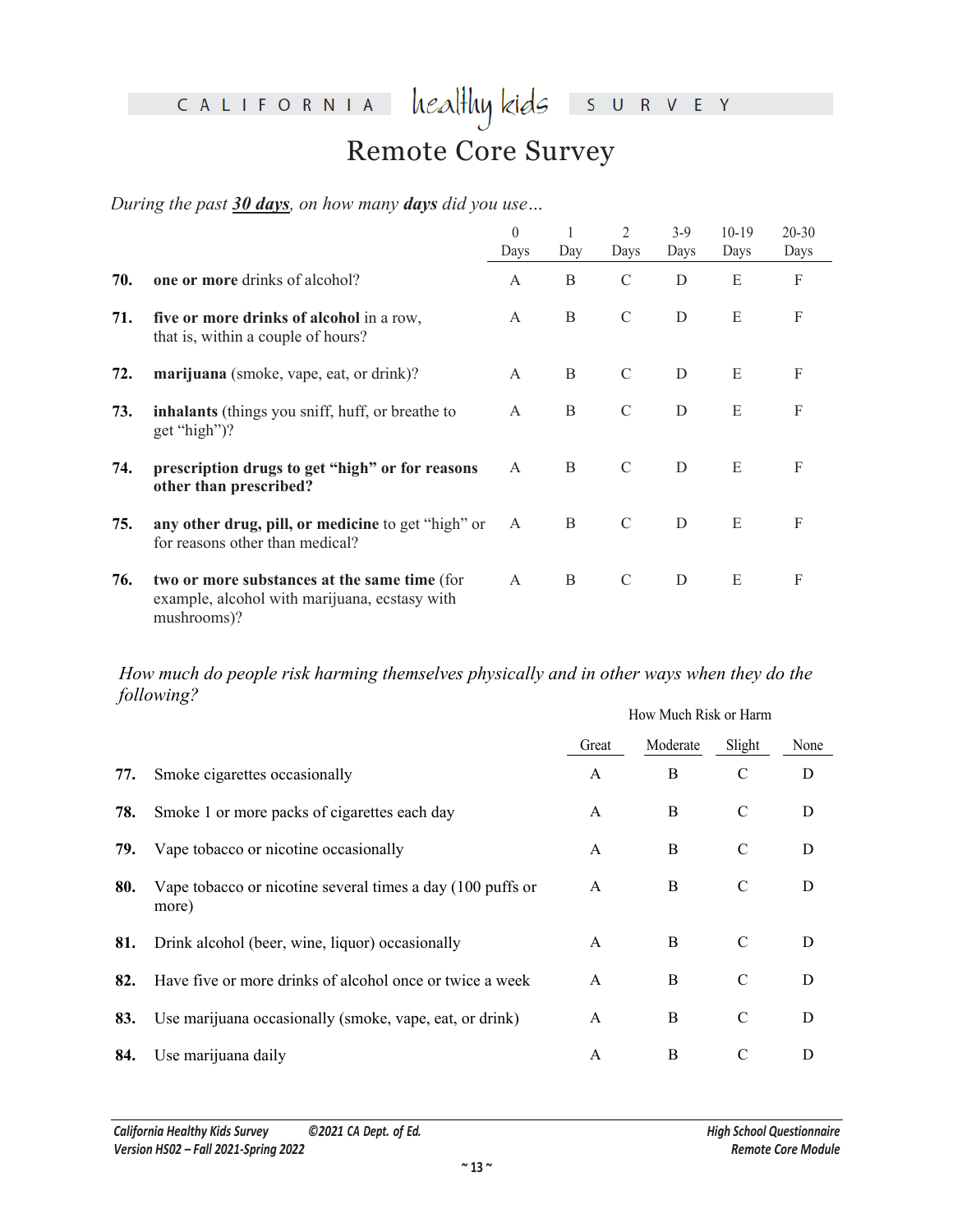heal<del>l</del>luy kids CALIFORNIA  $S$  U R V E Y

# Remote Core Survey

|     |                                                                          | Very<br>Difficult | Fairly<br>Difficult | Fairly<br>Easy | <b>Very Easy</b> | Don't<br>Know |
|-----|--------------------------------------------------------------------------|-------------------|---------------------|----------------|------------------|---------------|
| 85. | Cigarettes                                                               | A                 | B                   |                | D                | E             |
| 86. | Vape products                                                            | A                 | B                   | C              | D                | E             |
| 87. | Alcohol                                                                  | A                 | B                   | C              | D                | E             |
| 88. | Marijuana                                                                | A                 | B                   |                | D                | E             |
| 89. | Prescription drugs to get "high" or for<br>reasons other than prescribed | A                 | B                   | $\mathcal{C}$  | D                | E             |

## **EACH ITEM APPLICABLE FOR LIFETIME USERS OF THAT SUBSTANCE ONLY**

|                   |                                                                                                     | Very<br>Difficult         | Fairly<br>Difficult | Fairly<br>Easy | <b>Very Easy</b> | Don't<br>Know      |
|-------------------|-----------------------------------------------------------------------------------------------------|---------------------------|---------------------|----------------|------------------|--------------------|
| 85.               | Cigarettes                                                                                          | $\mathbf{A}$              | $\, {\bf B}$        | C              | D                | ${\bf E}$          |
| 86.               | Vape products                                                                                       | A                         | $\boldsymbol{B}$    | $\overline{C}$ | D                | ${\bf E}$          |
| 87.               | Alcohol                                                                                             | $\boldsymbol{\mathsf{A}}$ | $\, {\bf B}$        | $\mathbf C$    | D                | ${\bf E}$          |
| 88.               | Marijuana                                                                                           | $\mathbf A$               | B                   | $\mathbf{C}$   | ${\bf D}$        | $\mathbf E$        |
| 89.               | Prescription drugs to get "high" or for                                                             | $\overline{A}$            | B                   | $\overline{C}$ | D                | E                  |
| EA(               | reasons other than prescribed<br>TEM APPLICA<br>How many times have you tried to quit or stop using | Does Not                  |                     |                |                  | <b>ONLY</b>        |
|                   |                                                                                                     |                           |                     |                |                  |                    |
|                   |                                                                                                     | Apply,                    | $\theta$            | 1              | $2 - 3$          |                    |
|                   |                                                                                                     | Don't Use                 | Times               | Time           | Times            | 4 or More<br>Times |
|                   | <b>IIF O49 = B, C, D, E, or</b><br>smoking or vaping tobacco or nicotine?                           | D, E, or F<br>Ā           | $\, {\bf B}$        | $\mathbf C$    | $\mathbf D$      | $\mathbf E$        |
|                   | <b>IIF O52 = B</b> ,                                                                                |                           |                     |                |                  |                    |
|                   | alcohol?                                                                                            | $\mathbf{A}$              | $\, {\bf B}$        | $\mathbf C$    | $\mathbf D$      | $\mathbf E$        |
| 90.<br>91.<br>IIE |                                                                                                     |                           |                     |                |                  |                    |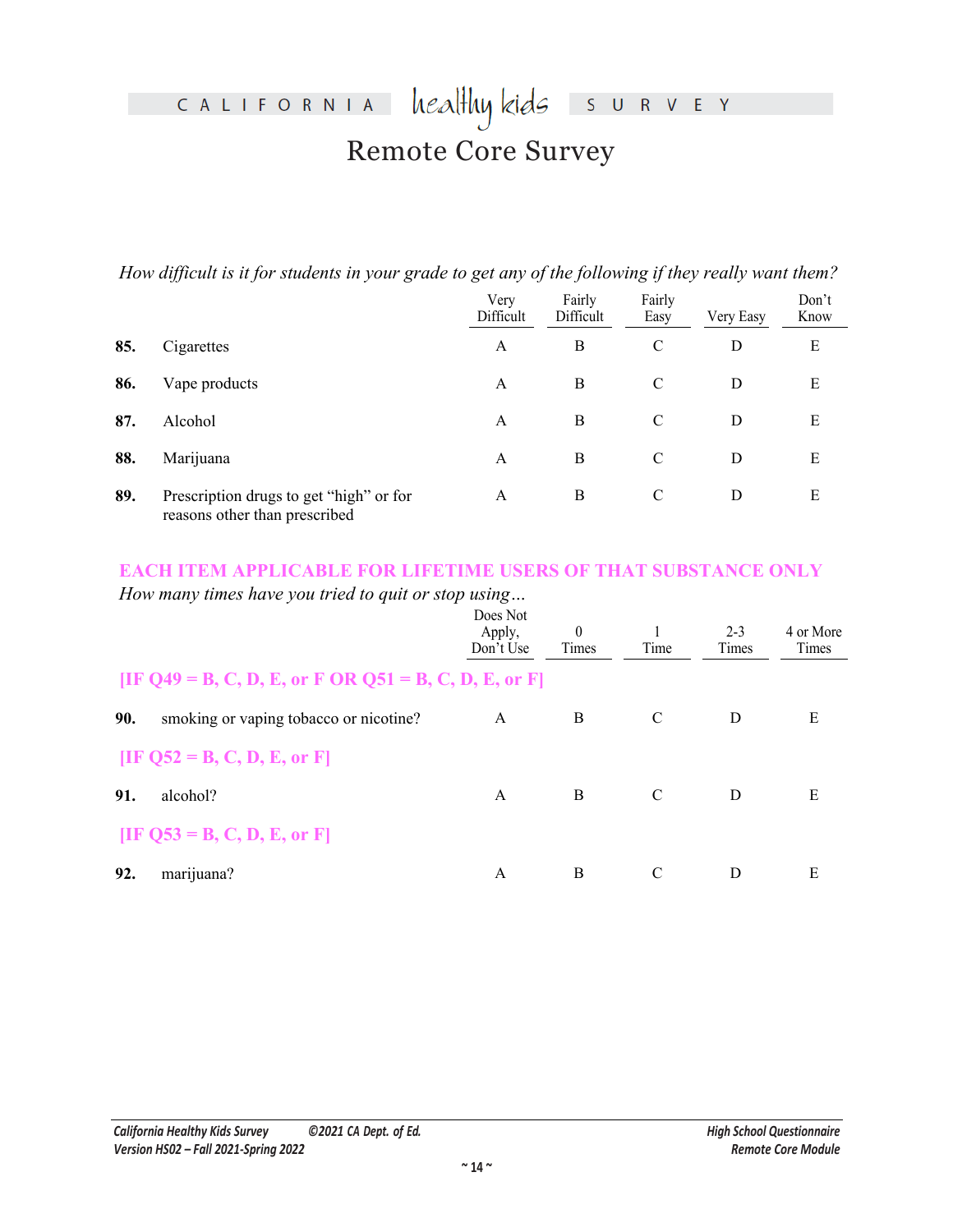## CALIFORNIA

#### healthy kids R V E Y S

## Remote Core Survey

*During the past 12 months, how many times did students from your school…* 

|     |                                                               | 0<br>Times | Time | $2 \text{ to } 3$<br>Times | 4 or More<br>Times |
|-----|---------------------------------------------------------------|------------|------|----------------------------|--------------------|
| 93. | spread mean rumors or lies spread about you?                  | А          | B    |                            | D                  |
| 94. | make sexual jokes, comments, or gestures toward<br>you?       | A          |      |                            |                    |
| 95. | make fun of you because of your looks or the way<br>you talk? | А          |      | $\mathcal{C}$              |                    |
| 96. | make fun of you, insult you, or call you names?               | A          | B    | $\mathcal{C}$              |                    |

|         |                                                                                                                                                                                                                                                                                                   | $\theta$     |             | $2$ to $3$     | 4 or More   |
|---------|---------------------------------------------------------------------------------------------------------------------------------------------------------------------------------------------------------------------------------------------------------------------------------------------------|--------------|-------------|----------------|-------------|
|         |                                                                                                                                                                                                                                                                                                   | Times        | Time        | Times          | Times       |
| 93.     | spread mean rumors or lies spread about you?                                                                                                                                                                                                                                                      | $\mathbf{A}$ | B           |                | $\mathbf D$ |
| 94.     | make sexual jokes, comments, or gestures toward<br>you?                                                                                                                                                                                                                                           | $\mathbf{A}$ | B           |                | $\mathbf D$ |
| 95.     | make fun of you because of your looks or the way<br>you talk?                                                                                                                                                                                                                                     | Α            |             | $\overline{C}$ | D           |
| 96.     | make fun of you, insult you, or call you names?                                                                                                                                                                                                                                                   |              | $\mathbf B$ | $\mathcal{C}$  | D           |
| fight.] | you for any of the following reasons? [You were bullied if you were threatened, called mean<br>names, teased, or had other unpleasant verbal or physical things done to you repeatedly or in a<br>severe way. It is not bullying when two students of about the same strength or power quarrel or |              |             |                |             |
|         |                                                                                                                                                                                                                                                                                                   | $\theta$     | 1           | $2$ to $3$     | 4 or More   |
|         |                                                                                                                                                                                                                                                                                                   | Times        | Time        | Times          | Times       |
| 97.     | Your race, ethnicity, or national origin                                                                                                                                                                                                                                                          | A            | B           | $\mathbf C$    | $\mathbf D$ |
| 98.     | Your religion                                                                                                                                                                                                                                                                                     | A            | B           | C              |             |
| 99.     |                                                                                                                                                                                                                                                                                                   |              |             |                | D           |
|         | Your gender                                                                                                                                                                                                                                                                                       | $\mathsf{A}$ | B           | $\mathcal{C}$  | D           |
| 100.    | Because you are gay, lesbian, or bisexual or<br>someone thought you were                                                                                                                                                                                                                          | $\mathbf{A}$ | B           | $\mathcal{C}$  | D           |
| 101.    | A physical or mental disability                                                                                                                                                                                                                                                                   | A            | B           | $\mathcal{C}$  | D           |
| 102.    | You are an immigrant or someone thought you were                                                                                                                                                                                                                                                  | A            | B           | C              | $\mathbf D$ |

- **104.** During the past **12 months**, how many times did other students spread mean rumors or lies, or hurtful pictures, about you online, on social media, or on a cell phone?
	- **A)** 0 times (never)
	- **B)** 1 time
	- **C)** 2–3 times
	- **D)** 4 or more times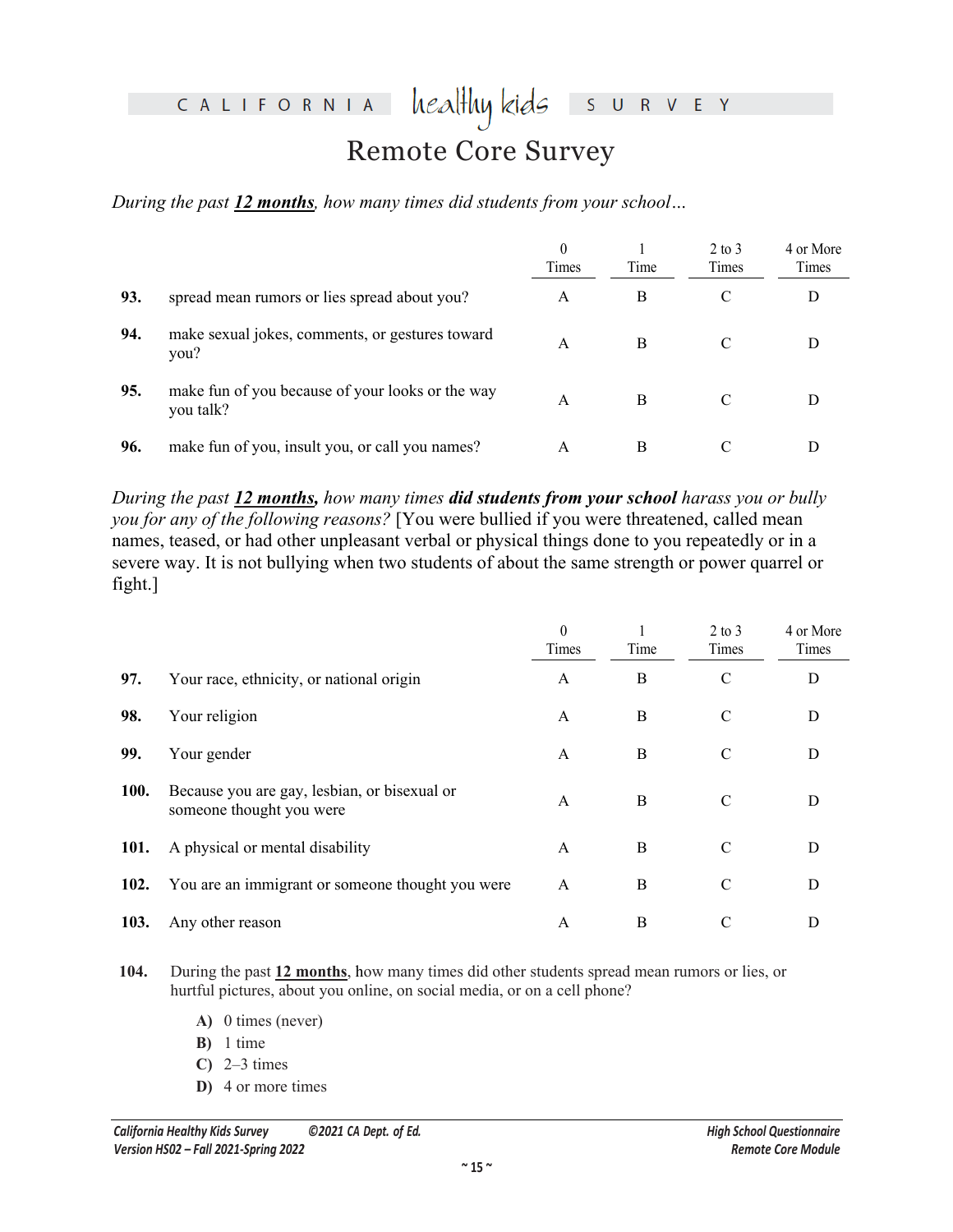### healthy kids CALIFORNIA

## Remote Core Survey

 $\mathsf E$  $\mathsf{Y}$ 

 $R$  V

S U

#### **105.** Do you consider yourself a member of a gang?

- **A)** No
- **B)** Yes
- **106.** During the past **12 months**, did you ever feel so sad or hopeless almost every day for **two weeks or more** that you stopped doing some usual activities?
	- **A)** No
	- **B)** Yes
- **107.** During the past **12 months**, did you ever seriously consider attempting suicide?
	- **A)** No
	- **B)** Yes

#### *Over the past* **30 days***, how true do you feel these statements are about you?*

|                                                                             | A) No<br>B) Yes                                                                                                                                         |                    |                  |                     |                   |  |  |
|-----------------------------------------------------------------------------|---------------------------------------------------------------------------------------------------------------------------------------------------------|--------------------|------------------|---------------------|-------------------|--|--|
| 106.                                                                        | During the past 12 months, did you ever feel so sad or hopeless almost every day for two weeks or<br>more that you stopped doing some usual activities? |                    |                  |                     |                   |  |  |
|                                                                             | A) No<br>B) Yes                                                                                                                                         |                    |                  |                     |                   |  |  |
| 107.                                                                        | During the past 12 months, did you ever seriously consider attempting suicide?                                                                          |                    |                  |                     |                   |  |  |
|                                                                             | A) No<br>B) Yes                                                                                                                                         |                    |                  |                     |                   |  |  |
| Over the past 30 days, how true do you feel these statements are about you? |                                                                                                                                                         |                    |                  |                     |                   |  |  |
|                                                                             |                                                                                                                                                         | Not At<br>All True | A Little<br>True | Pretty<br>Much True | Very<br>Much True |  |  |
| 108.                                                                        | I had a hard time relaxing.                                                                                                                             | A                  | $\bf{B}$         | $\mathcal{C}$       | $\mathbf D$       |  |  |
| 109.                                                                        | I felt sad and down.                                                                                                                                    | A                  | B                | $\mathcal{C}$       | D                 |  |  |
| 110.                                                                        | I was easily irritated.                                                                                                                                 | Α                  | $\bf{B}$         | $\mathbf C$         | D                 |  |  |
| 111.                                                                        | It was hard for me to cope and I thought I<br>would panic.                                                                                              | $\mathbf{A}$       | $\mathbf B$      | $\mathbf C$         | D                 |  |  |
| 112.                                                                        | It was hard for me to get excited about anything.                                                                                                       | $\mathbf{A}$       | $\bf{B}$         | $\mathcal{C}$       | D                 |  |  |
|                                                                             | Please tell us how true each statement is of you.                                                                                                       |                    |                  |                     |                   |  |  |
|                                                                             |                                                                                                                                                         | Not At<br>All True | A Little<br>True | Pretty<br>Much True | Very<br>Much True |  |  |
| 113.                                                                        | Each day I look forward to having a lot of fun.                                                                                                         | $\mathbf{A}$       | $\bf{B}$         | $\mathcal{C}$       | D                 |  |  |
| 114.                                                                        | I usually expect to have a good day.                                                                                                                    | A                  | $\bf{B}$         | $\mathcal{C}$       | D                 |  |  |

### *Please tell us how true each statement is of you.*

|      |                                                                        | Not At<br>All True | A Little<br>True | Pretty<br>Much True | Verv<br>Much True |
|------|------------------------------------------------------------------------|--------------------|------------------|---------------------|-------------------|
| 113. | Each day I look forward to having a lot of fun.                        |                    |                  |                     |                   |
| 114. | I usually expect to have a good day.                                   | А                  |                  |                     |                   |
| 115. | Overall, I expect more good things to happen to<br>me than bad things. | А                  |                  |                     |                   |